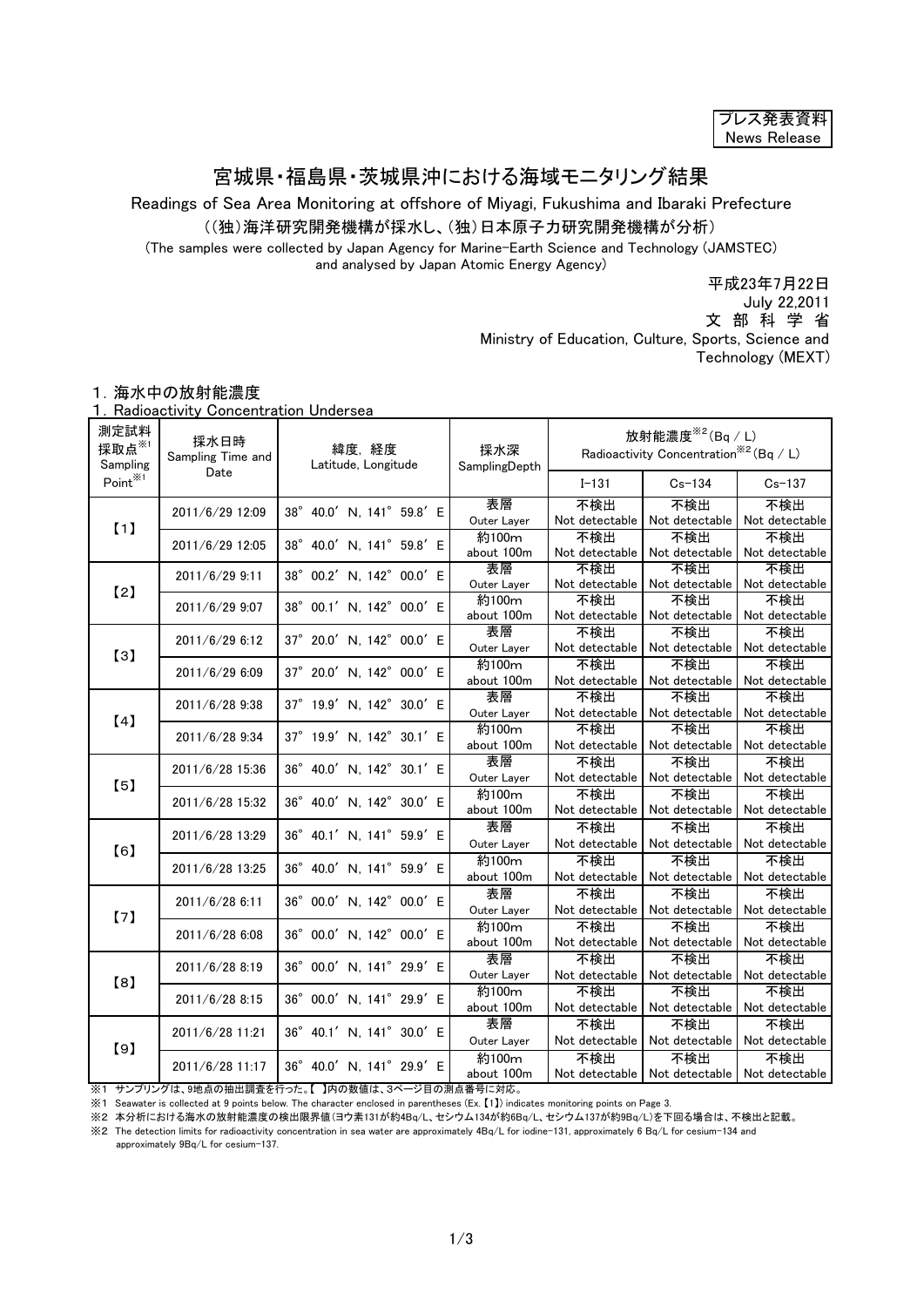| 測定試料<br>採取点 $*$<br>Sampling | 採水日時<br>Sampling Time and | 緯度,経度<br>Latitude, Longitude | 採水深<br>SamplingDepth | 放射能濃度(Bq/L)<br>Radioactivity Concentration (Bq / L) |                       |                       |
|-----------------------------|---------------------------|------------------------------|----------------------|-----------------------------------------------------|-----------------------|-----------------------|
| Point <sup>※1</sup>         | Date                      |                              |                      | $Te-132$                                            | $I - 132$             | $I - 133$             |
| (1)                         | 2011/6/29 12:09           | 38° 40.0' N, 141° 59.8' E    | 表層<br>Outer Layer    | 不検出<br>Not detectable                               | 不検出<br>Not detectable | 不検出<br>Not detectable |
|                             | 2011/6/29 12:05           | 38° 40.0' N, 141° 59.8' E    | 約100m<br>about 100m  | 不検出<br>Not detectable                               | 不検出<br>Not detectable | 不検出<br>Not detectable |
| [2]                         | 2011/6/29 9:11            | 38° 00.2' N, 142° 00.0' E    | 表層<br>Outer Layer    | 不検出<br>Not detectable                               | 不検出<br>Not detectable | 不検出<br>Not detectable |
|                             | 2011/6/29 9:07            | 38° 00.1' N, 142° 00.0' E    | 約100m<br>about 100m  | 不検出<br>Not detectable                               | 不検出<br>Not detectable | 不検出<br>Not detectable |
| [3]                         | 2011/6/29 6:12            | 37° 20.0' N, 142° 00.0' E    | 表層<br>Outer Layer    | 不検出<br>Not detectable                               | 不検出<br>Not detectable | 不検出<br>Not detectable |
|                             | 2011/6/29 6:09            | 37° 20.0' N, 142° 00.0' E    | 約100m<br>about 100m  | 不検出<br>Not detectable                               | 不検出<br>Not detectable | 不検出<br>Not detectable |
| [4]                         | 2011/6/28 9:38            | 37° 19.9' N, 142° 30.0' E    | 表層<br>Outer Layer    | 不検出<br>Not detectable                               | 不検出<br>Not detectable | 不検出<br>Not detectable |
|                             | 2011/6/28 9:34            | 37° 19.9' N, 142° 30.1' E    | 約100m<br>about 100m  | 不検出<br>Not detectable                               | 不検出<br>Not detectable | 不検出<br>Not detectable |
| [5]                         | 2011/6/28 15:36           | 36° 40.0' N, 142° 30.1' E    | 表層<br>Outer Layer    | 不検出<br>Not detectable                               | 不検出<br>Not detectable | 不検出<br>Not detectable |
|                             | 2011/6/28 15:32           | 36° 40.0' N, 142° 30.0' E    | 約100m<br>about 100m  | 不検出<br>Not detectable                               | 不検出<br>Not detectable | 不検出<br>Not detectable |
| [6]                         | 2011/6/28 13:29           | 36° 40.1' N, 141° 59.9' E    | 表層<br>Outer Layer    | 不検出<br>Not detectable                               | 不検出<br>Not detectable | 不検出<br>Not detectable |
|                             | 2011/6/28 13:25           | 36° 40.0' N, 141° 59.9' E    | 約100m<br>about 100m  | 不検出<br>Not detectable                               | 不検出<br>Not detectable | 不検出<br>Not detectable |
| [7]                         | 2011/6/28 6:11            | 36° 00.0' N, 142° 00.0' E    | 表層<br>Outer Layer    | 不検出<br>Not detectable                               | 不検出<br>Not detectable | 不検出<br>Not detectable |
|                             | 2011/6/28 6:08            | 36° 00.0' N, 142° 00.0' E    | 約100m<br>about 100m  | 不検出<br>Not detectable                               | 不検出<br>Not detectable | 不検出<br>Not detectable |
| [8]                         | 2011/6/28 8:19            | 36° 00.0' N, 141° 29.9' E    | 表層<br>Outer Layer    | 不検出<br>Not detectable                               | 不検出<br>Not detectable | 不検出<br>Not detectable |
|                             | 2011/6/28 8:15            | 36° 00.0' N, 141° 29.9' E    | 約100m<br>about 100m  | 不検出<br>Not detectable                               | 不検出<br>Not detectable | 不検出<br>Not detectable |
| [9]                         | 2011/6/28 11:21           | 36° 40.1' N, 141° 30.0' E    | 表層<br>Outer Layer    | 不検出<br>Not detectable                               | 不検出<br>Not detectable | 不検出<br>Not detectable |
|                             | 2011/6/28 11:17           | 36° 40.0' N, 141° 29.9' E    | 約100m<br>about 100m  | 不検出<br>Not detectable                               | 不検出<br>Not detectable | 不検出<br>Not detectable |

※1 サンプリングは、9地点の抽出調査を行った。【 】内の数値は、3ページ目の測点番号に対応。

※1 Seawater is collected at 9 points below. The character enclosed in parentheses (Ex. 【1】) indicates monitoring points on Page 3.